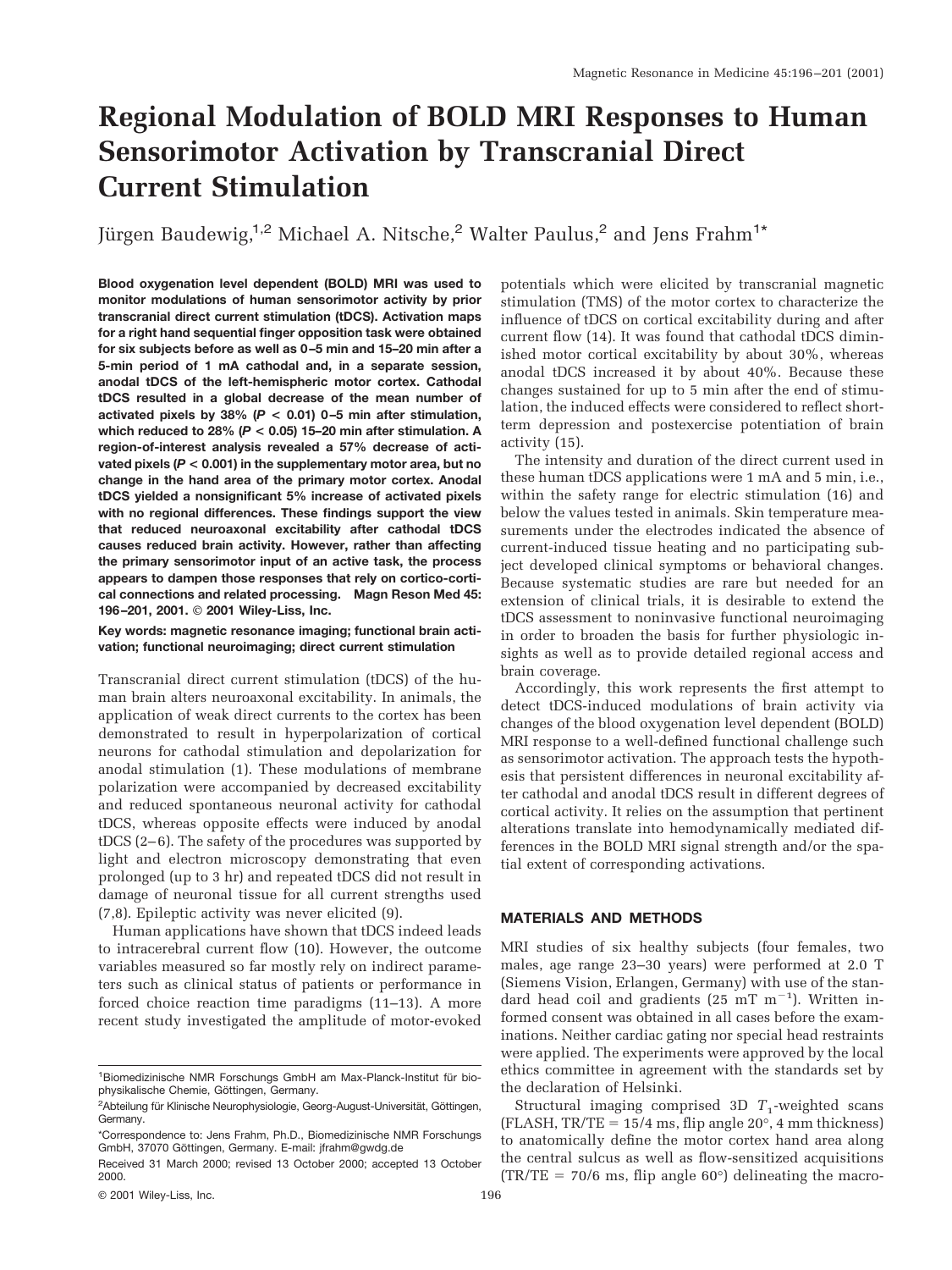vasculature in pertinent sections. Dynamic functional acquisitions were based on  $T_2^*$ -weighted single-shot, blipped gradient-echo EPI (TR = 2000 ms, flip angle 70 $^{\circ}$ , TE = 53 ms corresponding to zero phase-encoding and central *k*-space acquisition) at 2.0  $\times$  2.0 mm<sup>2</sup> in-plane resolution and 4 mm section thickness (96  $\times$  128 matrix, 192  $\times$ 256 mm2 field-of-view, 10 sections).

#### Transcranial Direct Current Stimulation

Direct current was induced by a pair of square rubber electrodes (50  $\times$  50 mm<sup>2</sup>) connected to a specially developed battery-driven stimulator outside the magnet room. During MRI scanning the cables to the stimulator were disconnected. To properly position the electrodes on the subjects' head, the representational field of the right hand was determined using TMS (coil position with the maximum amplitude of motor evoked potential in the abductor digiti minimi). Before subjects entered the MR scanner the electrodes were placed atop the respective left-hemispheric hand area and above the contralateral right orbita using conventional electrode gel and elastics. For cathodal tDCS the cathode was placed above the motor cortex, for anodal tDCS the direction of the electric flux was reversed. For each subject cathodal and anodal tDCS experiments were performed in separate examinations at least 1 day apart (different order for different subjects). In either case a constant direct current of 1 mA strength was applied for 5 min. Subjects felt the current as an itching sensation at both electrodes.

## Experimental Protocols

Functional neuroimaging of sensorimotor activation was performed before as well as 0–5 min and 15–20 min after DC stimulation. During the 5-min period of current application the subjects remained in the magnet without actual scanning. The requested motor performance was a cued sequential finger opposition task where subjects had to sequentially move all fingers to the thumb. A visually controlled frequency of 3 Hz was demanded by a flickering diagonal cross projected onto a transparent screen viewed by the subjects through oculars and a mirror arrangement atop the headcoil. Resting periods were indicated by the same flickering cross rotated by 45°. Paradigms followed a block design with 12-sec periods of finger-tapping and 18 sec of motor rest. The blocks were repeated 10 times yielding a total measuring time of 5 min.

#### Data Analysis

The dynamic MRI datasets were analyzed without spatial or temporal filtering. Functional responses to task-related changes in brain activity were identified by calculating correlation coefficients (17). The reference waveform representing the stimulus protocol was shifted by 6 sec (three images) with respect to stimulus onset to account for hemodynamic latencies. Quantitative maps of correlation coefficients were obtained by a fully automated and userindependent statistical analysis based on in-house software following the ideas outlined in Ref. (18). The approach estimates the individual noise distribution underlying the histogram of each correlation coefficient map and then rescales the correlation coefficients as percentile ranks of the noise distribution. In a first step, highly significant centers of activation are identified by automatically accepting all pixels above the 99.99% percentile rank of the individual noise distribution of correlation coefficients. This upper threshold corresponds to an error probability of  $P \le 0.0001$  or 1–2 false-positive pixels per map. Subsequently, a full delineation of coherently activated areas in the final activation map is achieved by iteratively accepting directly neighboring pixels as activated, provided their correlation coefficients exceed a lower threshold corresponding to the 95% percentile rank of the noise distribution, i.e., an error probability of  $P \leq 0.05$ .

The degree of activation was quantified in terms of numbers of activated pixels per experiment. These values were either determined as a global quantity including all sections acquired or derived from a region-of-interest (ROI) analysis which focused on the hand area of the primary motor cortex (M1) and the supplementary motor area (SMA). Alternatively, we evaluated putative changes of the BOLD MRI response strength ("functional contrast"), i.e., the percentage difference between the mean signal strength during rest and motor activity. The analysis involved either all activated pixels which ignores differences in pixel numbers and/or spatial extent before and after tDCS or was restricted to pixels that were activated both before and after tDCS. Statistical evaluations of group differences between the pre- and post-tDCS conditions were based on two-sided paired Student's *t*-tests with a significance level of  $P \leq 0.05$ .

## **RESULTS**

Figure 1 compares activation maps obtained for sequential finger opposition in five sections covering the primary motor cortex hand area before (left) and 0–5 min after (middle) cathodal tDCS of a single subject. The "binary difference" maps (right) reveal a significant reduction of the number of activated pixels as indicated by the prevalence of pixels coded in yellow. In contrast, reversing the polarity of the current in the same subject resulted in a different pattern. Figure 2 compares pertinent activation maps obtained before (left) and 0–5 min after (middle) anodal tDCS without a preferential change in the corresponding "binary difference" maps (right). Although these examples do not suffer from electrode-induced distortions, some cases exhibited a tolerable degree of signal loss mainly below the right-hemispheric frontal tDCS electrode and clearly outside the motor system.

The group responses of the six subjects are summarized in Table 1. The values represent the number of activated pixels averaged across subjects either in terms of a global response, i.e., for all sections acquired, or for a ROI analysis focusing on the motor cortex hand area and the SMA. Table 1 confirms the qualitative observations for a single subject (Fig. 1) by revealing a statistically significant 38% decrease of the total number of activated pixels immediately after cathodal tDCS. At 15–20 min after tDCS there was a weaker but still significant 28% decrease in the number of pixels. A more detailed ROI analysis resulted in marked regional differences. Most importantly, when exclusively analyzing the hand area as the central portion of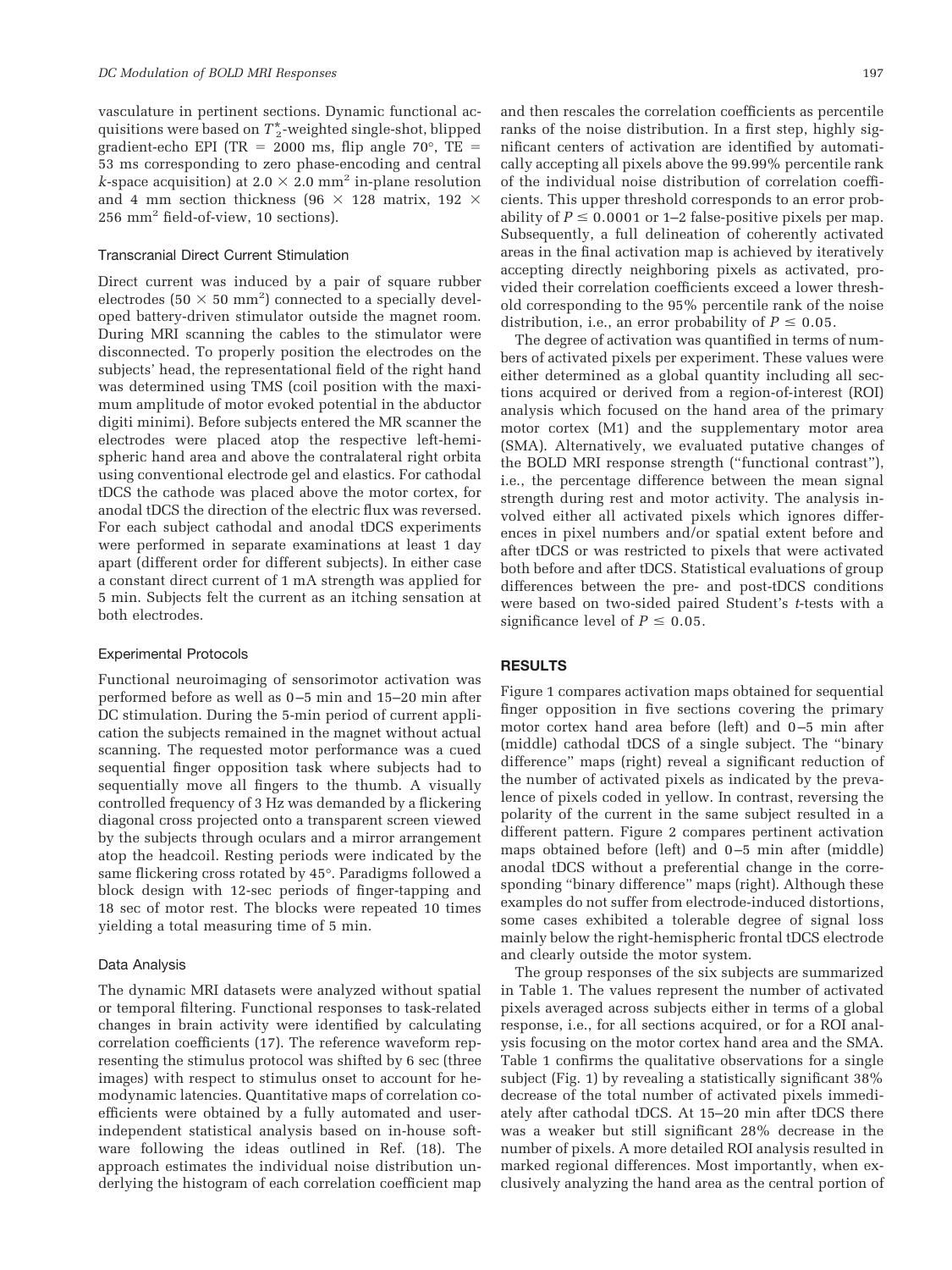

FIG. 1. Activation maps for sequential finger opposition before (left) and 0–5 min after (middle) cathodal tDCS for five contiguous sections covering the sensorimotor area of a single subject. (Right) "Binary difference" maps with pixels solely activated before (coded in yellow) or after (coded in blue) tDCS. The dominance of yellow pixels refers to a decrease of the overall number of activated pixels after cathodal tDCS.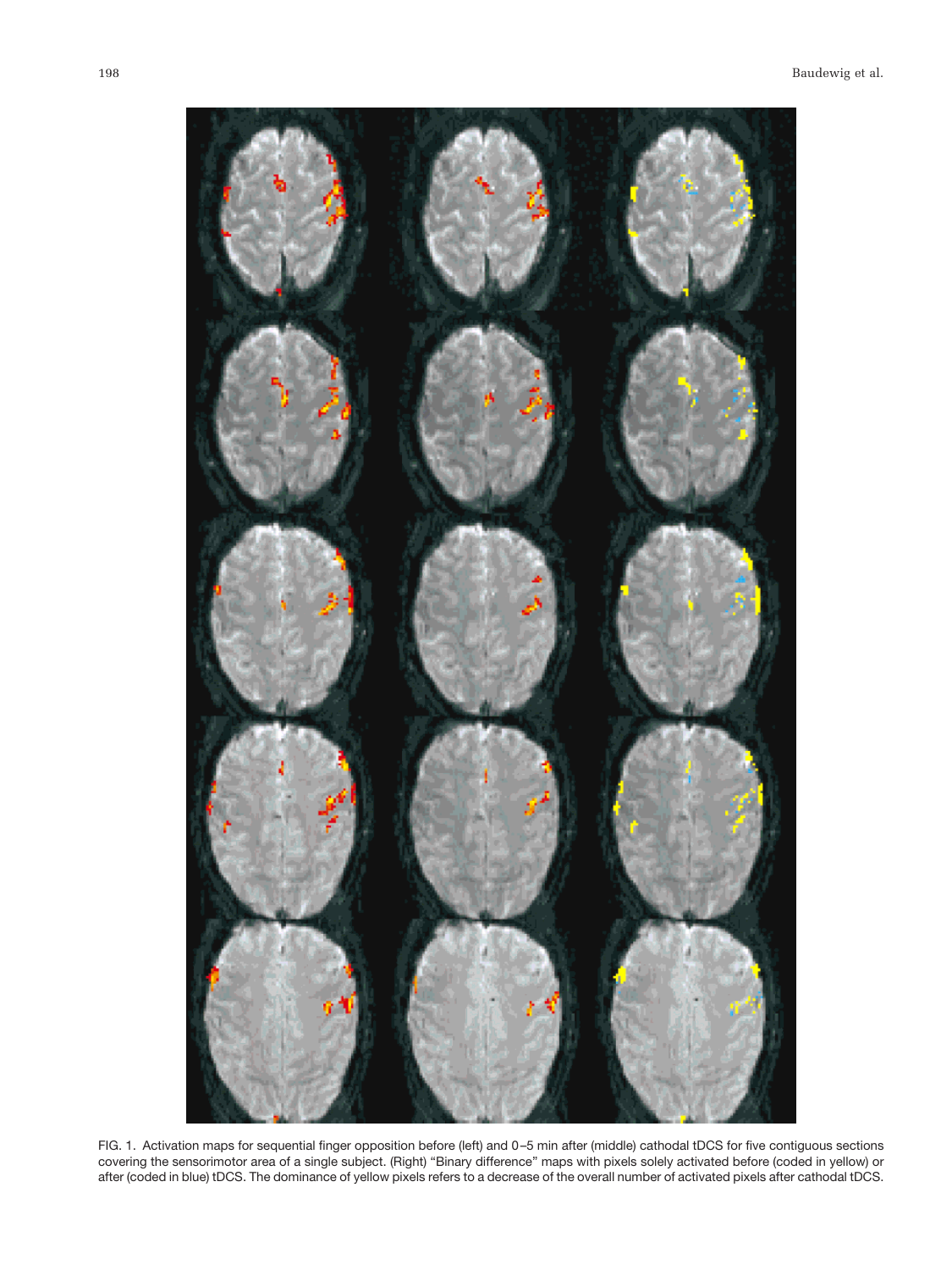



FIG. 2. Activation maps for sequential finger opposition before (left) and 0–5 min after (middle) anodal tDCS for the same subject as in Fig. 1. (Right) "Binary difference" maps with pixels solely activated before (coded in yellow) or after (coded in blue) tDCS suggest no preferential change in the overall number of activated pixels.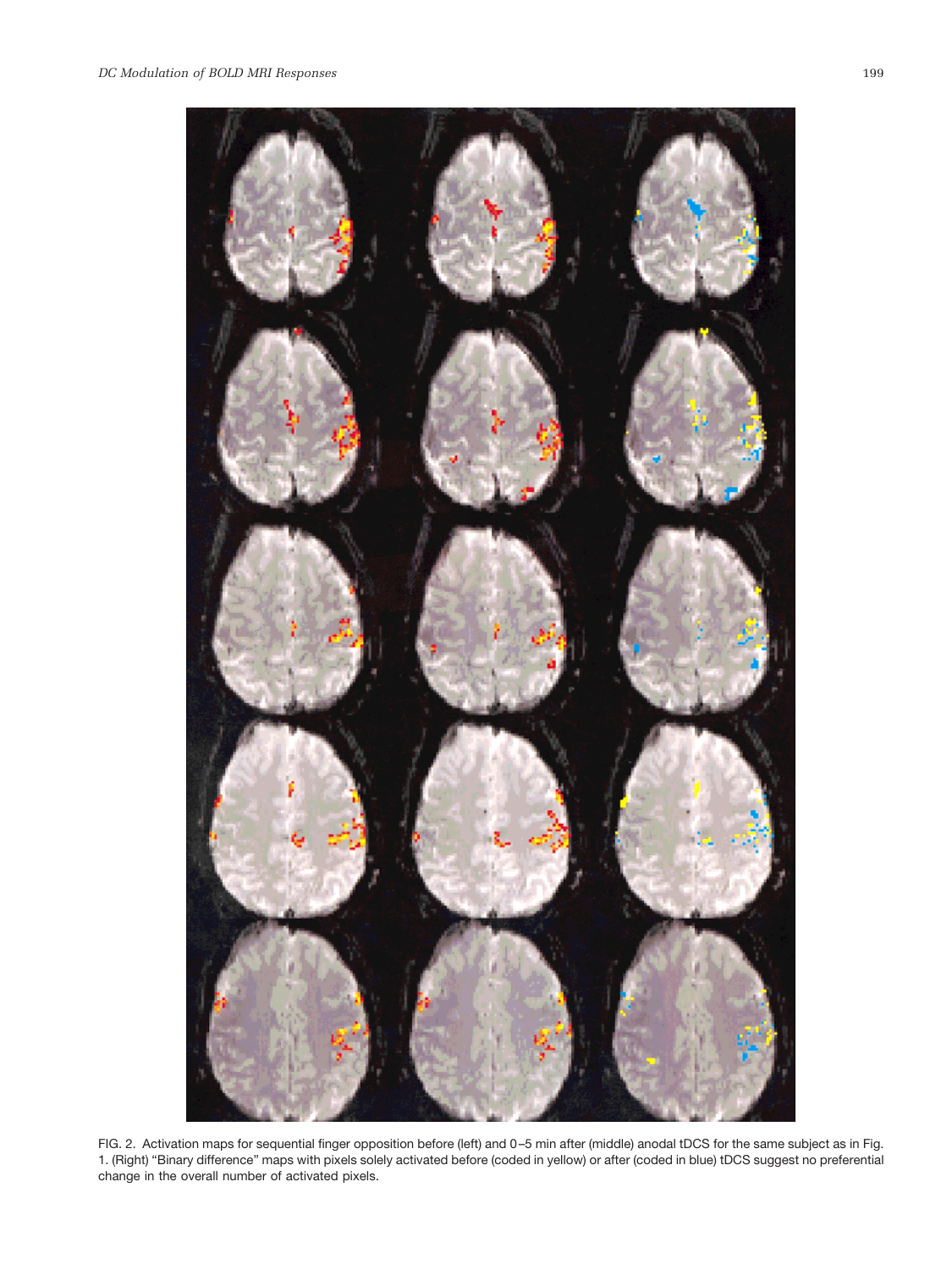Table 1 Number of Activated Pixels (mean  $\pm$  SD,  $n = 6$ ) for a Sequential Finger Opposition Task Before and After Transcranial Direct Current Stimulation (tDCS)

| tDCS     | ROI        | <b>Before</b><br>tDCS | $0-5$ min<br>after tDCS | 15-20 min<br>after tDCS |
|----------|------------|-----------------------|-------------------------|-------------------------|
| Cathodal | Global     | $1133 \pm 425$        | $701 \pm 308**$         | $818 \pm 248$ *         |
|          | M1         | $77 + 18$             | $73 \pm 9$              | $78 \pm 27$             |
|          | <b>SMA</b> | $87 + 36$             | $37 + 29***$            | $61 + 29$               |
| Anodal   | Global     | $788 \pm 295$         | $829 + 547$             | $895 \pm 341$           |
|          | M1         | $66 \pm 32$           | $73 \pm 32$             | $55 \pm 39$             |
|          | <b>SMA</b> | $87 + 61$             | $83 + 77$               | $68 \pm 67$             |

 $*P < 0.05$ ,  $*P < 0.01$ , and  $*P < 0.001$  (two-sided paired *t*-test relative to basal activations). The pixel size corresponds to a volume of  $2 \times 2 \times 4$  mm<sup>3</sup>. Global = all activated pixels in all 10 sections,  $M1$  = hand area of the primary motor cortex, SMA = supplementary motor area.

M1 (e.g., compare respective areas in the three central sections shown in Fig. 1), no changes between conditions were found. In contrast, most pronounced alterations were observed in the SMA in which cathodal tDCS resulted in a highly significant 57% decrease of the number of activated pixels. The absence of a major change for anodal tDCS as suggested by Fig. 2 is also borne out by the quantitative data given in Table 1. The mild tendency for a nonsignificant 5% increase in the number of pixels presented without indication for regional differences.

In general, i.e., both for cathodal and anodal tDCS, the BOLD MRI signal increase in the activated pixels of all acquired sections remained unchanged from 3.5–3.8% before to 3.5–3.6% after stimulation. This also holds true regionally for the M1 hand area (3.1–3.3% before vs 2.9– 3.0% after tDCS) and the SMA (2.4–2.5% before vs 2.4– 2.5% after tDCS). The slightly smaller BOLD MRI responses in M1 and SMA may be ascribed to an even better reduction of vascular contributions than found when averaging across activations in all 10 sections. This similarity of response strengths emerges from the use of similar selection criteria (thresholds) in the automated analysis, so that putative responses at lower amplitudes escape acceptance. In fact, when restricting the analysis to only those pixels that were commonly activated both before and after tDCS, the corresponding results confirm the findings for the number of activated pixels: cathodal tDCS significantly decreased the BOLD contrast from 4.8% before stimulation to 4.1% afterwards (all sections,  $P = 0.02$ ). The ROI analysis again yielded no changes in M1 but resulted in a significant reduction of the BOLD contrast in the SMA from 3.0% before to 2.7% after cathodal tDCS ( $P = 0.03$ ). Anodal tDCS revealed no significant changes in BOLD contrast either globally or regionally.

# **DISCUSSION**

This work for the first time demonstrates that BOLD MRI is capable of detecting modulations of neuronal activity exerted by prior transcranial stimulation with a weak direct current. The observed reduction of activation after cathodal tDCS is in agreement with basic neurophysiologic data reporting diminished excitability of the motor

cortex (2–6). However, rather than reducing brain activity to a functional challenge in general, the direct representations of an active sensorimotor task were found to be unaffected, whereas related cortical processing appears to be strongly dampened.

In fact, as a second important finding, the present results suggest a hitherto unknown spatial heterogeneity of cathodal tDCS modulations which probably indicates a task-related specificity in the extent of tDCS-induced alterations. In particular, the dampening of cortical activity after cathodal tDCS does not seem to apply to brain regions that directly encode for the active performance of a task. In other words, the execution of a sequential finger opposition involves neural finger representations within the M1 hand area which cause identical BOLD MRI responses independent of the presence or absence of preceding tDCS. Thus, the tDCS-related reduction of activation spares the finger representations in M1, but affects other regions including premotor areas, SMA, and ipsilateral motor cortex. Because the resulting maps (i.e., middle column of Fig. 1) mainly consist of representations of the actual task in contralateral sensorimotor cortex, they appear "cleaner" than those obtained without tDCS (i.e., left column of Fig. 1). Whereas activations in premotor areas and ipsilateral motor cortex are almost completely eliminated, the number of pixels activated in the SMA is reduced by 57%. It may be hypothesized that the mechanisms underlying cathodal tDCS effectively remove activations from associated processing that emerge via cortico-cortical connections, but are unable to suppress the representations of direct sensorimotor input.

A third important observation is the fact that the modulations of the BOLD MRI responses to sensorimotor activation lasted for at least 20 min after cathodal tDCS, provided the application of the current is sufficiently long (5 min) and strong (1 mA). These prolonged effects exceed those found by TMS for similar conditions (14). Although they cannot be explained by simple shifts of membrane potentials, since a complete cancellation of electrical brain activity by hypothermia (19,20) has been unable to abolish comparable after-effects in animals, it still remains an open question whether long-term depression may serve as a likely candidate for this phenomenon (21–23). Nevertheless, if weak cathodal tDCS through the intact skull provokes depression-like phenomena in humans, the method opens new therapeutic possibilities in a variety of clinical conditions.

In contrast to early electrophysiologic studies (2,5), no significant changes were found for anodal tDCS of the motor cortex. This may be explained by the finger task used as well as by the specific nature of the BOLD MRI contrast. For example, various functional neuroimaging studies have demonstrated that movements of a single finger activate the complete hand area in the anterior wall of the central sulcus (24,25). Because this situation may demand a maximum supply of oxyhemoglobin by elevated blood flow, any further increase of neuronal excitability will not lead to a further upregulation of blood flow and a corresponding decrease of the intravascular deoxyhemoglobin level determining the MRI-detectable BOLD contrast. Such a "ceiling effect" has also been observed under pharmacologic challenge using a vasodilating agent (26) as well as in asymptomatic patients